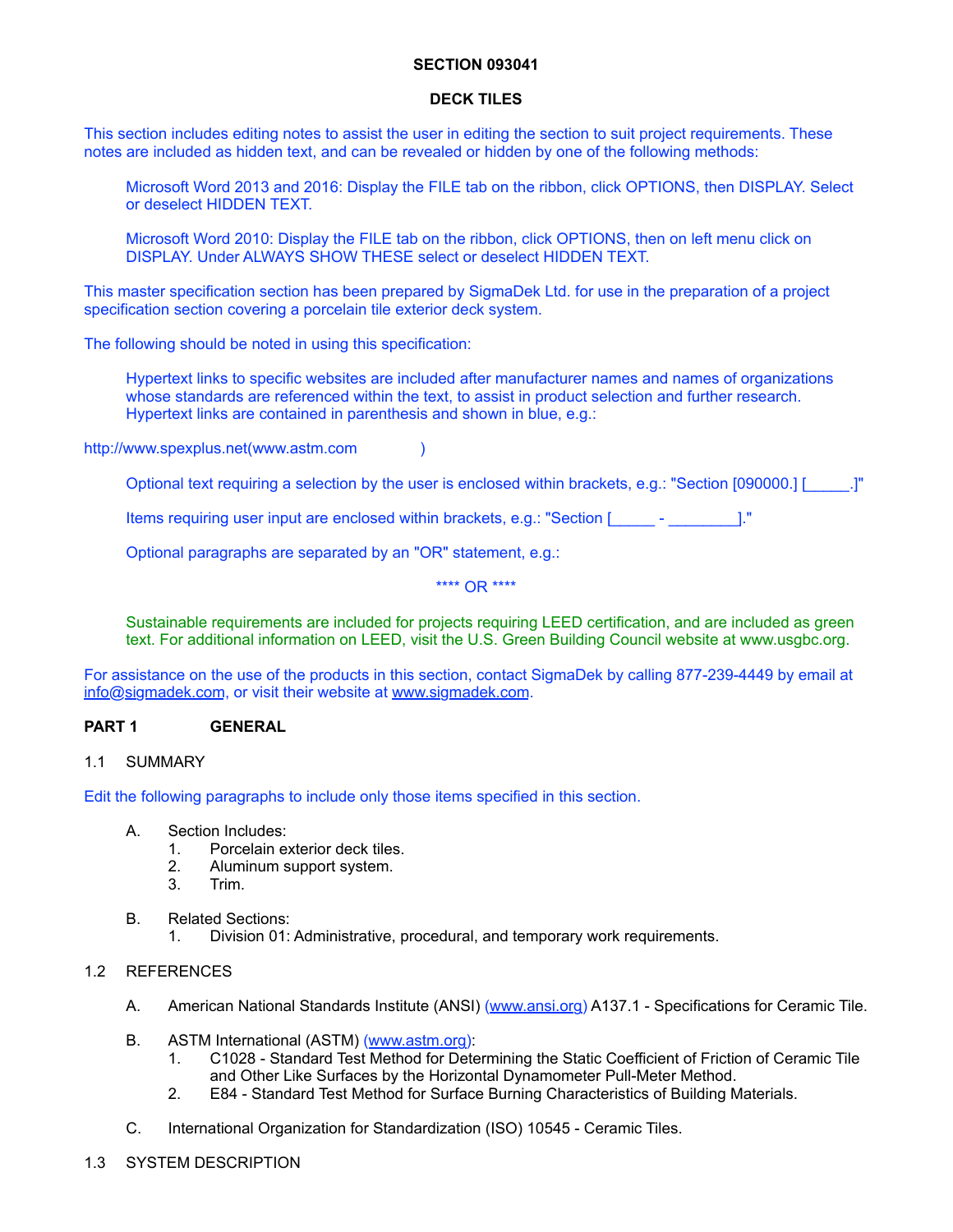- A. Minimum Design Loads:
	- 1. Deck system to withstand uniform design load of 488 PSF.
	- 2. Maximum deflection under loading: L/360 without permanent set.

# 1.4 SUBMITTALS

Limiting submittals to only those actually required helps to minimize liability arising from the review of submittals. Minimize submittals on smaller, less complex projects.

Include the following for submission of shop drawings, product data, and samples for the Architect's review. Edit to suit project requirements.

- A. Submittals for Review:
	- 1. Shop Drawings: Include dimensioned layout of [each] deck area showing locations of perimeter trim, support trays, and tile installation pattern.
	- 2. Product Data: Manufacturer's descriptive data on perimeter trim, support trays, and tiles.
	- 3. Samples:  $[6 \times 6]$  | x | inch tile samples [showing available colors.] [in specified color.]

Include the following for submission of closeout submittals for the Owner's record purposes.

- B. Closeout Submittals:
	- 1. Maintenance Data: Include recommended cleaning materials and procedures and list of materials detrimental to tiles.

## 1.5 QUALITY ASSURANCE

The following paragraph specifies a minimum level of experience required of the parties performing the work of this section. Retain if required, and edit to suit project requirements.

A. Installer Qualifications: Minimum [2] [1] years [documented] experience in work of this Section.

Include the following for full size mockups for review of construction, coordination of work of several sections, testing, or observation of operation. Edit to suit project requirements.

- B. Mockup:
	- 1. Size: Minimum  $[4 \times 4]$   $\begin{bmatrix} 2 & 1 \end{bmatrix}$  feet.
	- 2. Show: Perimeter trim, support trays, and tiles.
	- 3. Locate [where directed.] [\_\_\_\_.]
	- 4. Approved mockup may [not] remain as part of the Work.
- 1.6 DELIVERY, STORAGE AND HANDLING
	- A. Store materials in manufacturer's original packaging with labels intact and visible.
	- B. Protect materials from damage and discoloration.

## 1.7 PROJECT CONDITIONS

A. Environmental Requirements: Do not install materials during freezing weather.

# 1.8 WARRANTIES

In the following paragraph select 10 years for commercial installations and 20 years for residential installations.

A. Furnish manufacturer's [10] [20] year tile warranty providing coverage against defects in materials and workmanship.

### 1.9 MAINTENANCE

Include the following for extra materials for the Owner's use in performing maintenance after completion. Edit to suit project requirements.

A. Extra Materials: Provide [ ] extra tiles in color installed on Project.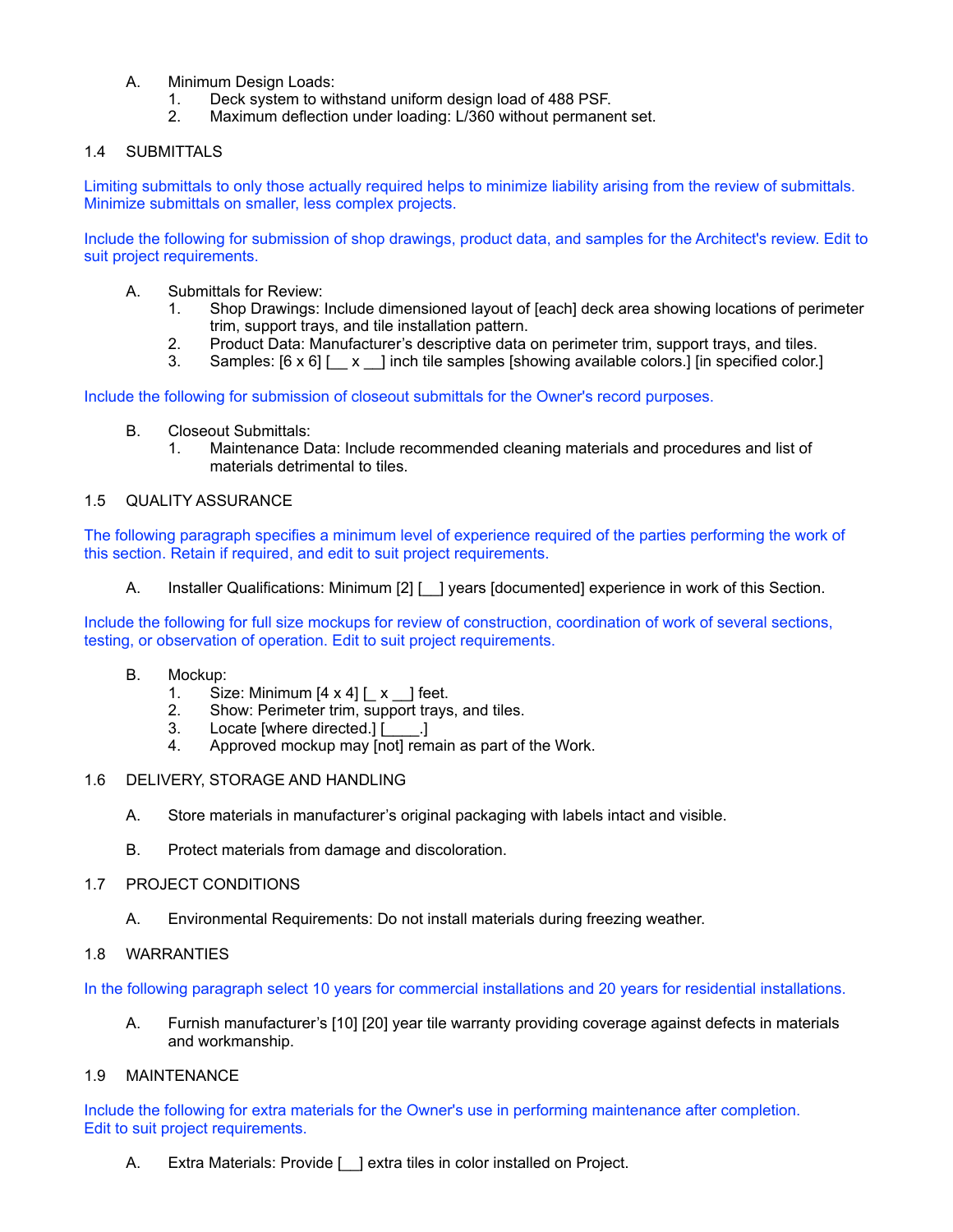# **PART 2 PRODUCTS**

## 2.1 MANUFACTURERS

A. Contract Documents are based on products by SigmaDek Ltd. [\(www.sigmadek.com\)](http://www.sigmadek.com)

Edit the following to indicate whether or not substitutions will be permitted for the products in this section.

B. Substitutions: [Under provisions of Division 01.] [Not permitted.]

## 2.2 MATERIALS

- A. Deck Tiles:
	- 1. Type: SigmaDek porcelain deck tiles.
	- 2. Size: 8 inches wide x 48 inches long x 10 mm thick.<br>3. Meet ANSI A137.1 requirements.
	- Meet ANSI A137.1 requirements.
	- 4. Wet dynamic coefficient of friction: Minimum 0.50, tested in accordance with ANSI A137.1.
	- 5. Static coefficient of friction: Average 0.77 dry and 0.60 wet, tested to ASTM C1028.
	- 6. Surface abrasion resistance: Pass ISO 10545-7.
	- 7. Deep abrasion resistance: Less than or equal to 175 cubic mm, tested to ISO 10545-6.
	- 8. Water absorption: Less than 0.5 percent, tested to ISO 10545-3.
	- 9. Crazing resistance: Pass ISO 10545-11.
	- 10. Frost resistance: Frostproof, tested to ISO 10545-12.
	- 11. Fading: No fading, tested to ISO 10545-14.
	- 12. Fire hazard classification: Flame spread/smoke developed rating of 0/5, tested to ASTM E84.

Refer to current SigmaDek technical data for available collections and colors. Edit to suit project requirements.

- 13. Collection: [Fiordland.] [Kaimai.] [Awanui.]
- 14. Color: [\_\_\_\_.]
- B. Support Trays:
	- 1. Material: Extruded aluminum, deck system manufacturer's standard.
	- 2. Finish: [Mill.] [Dark anodized.]
- C. Trim:
	- 1. Material: Extruded aluminum, deck system manufacturer's standard.
	- 2. Finish: [White.] [Black.] [Clay.]
- 2.3 ACCESSORIES

Edit the following to suit project requirements. Use stainless steel fasteners in coastal and high humidity areas.

- A. Fasteners: [ACQ treated steel,] [Series 300 stainless,] type recommended by deck system manufacturer.
- B. Adhesive: Gun grade, type recommended by deck system manufacturer.

Include the following for watertight decks.

- C. Sealant: Silicone type, single component, non-sag.
- D. Detergent: Type recommended by deck system manufacturer.

### **PART 3 EXECUTION**

- 3.1 INSTALLATION
	- A. Install deck system in accordance with manufacturer's instructions [and approved Shop Drawings.]
	- B. Place starter trim at outer edges of each deck area. Miter corners. Fasten to supporting construction within 2 inches of ends of units and at 24 inches on center maximum.